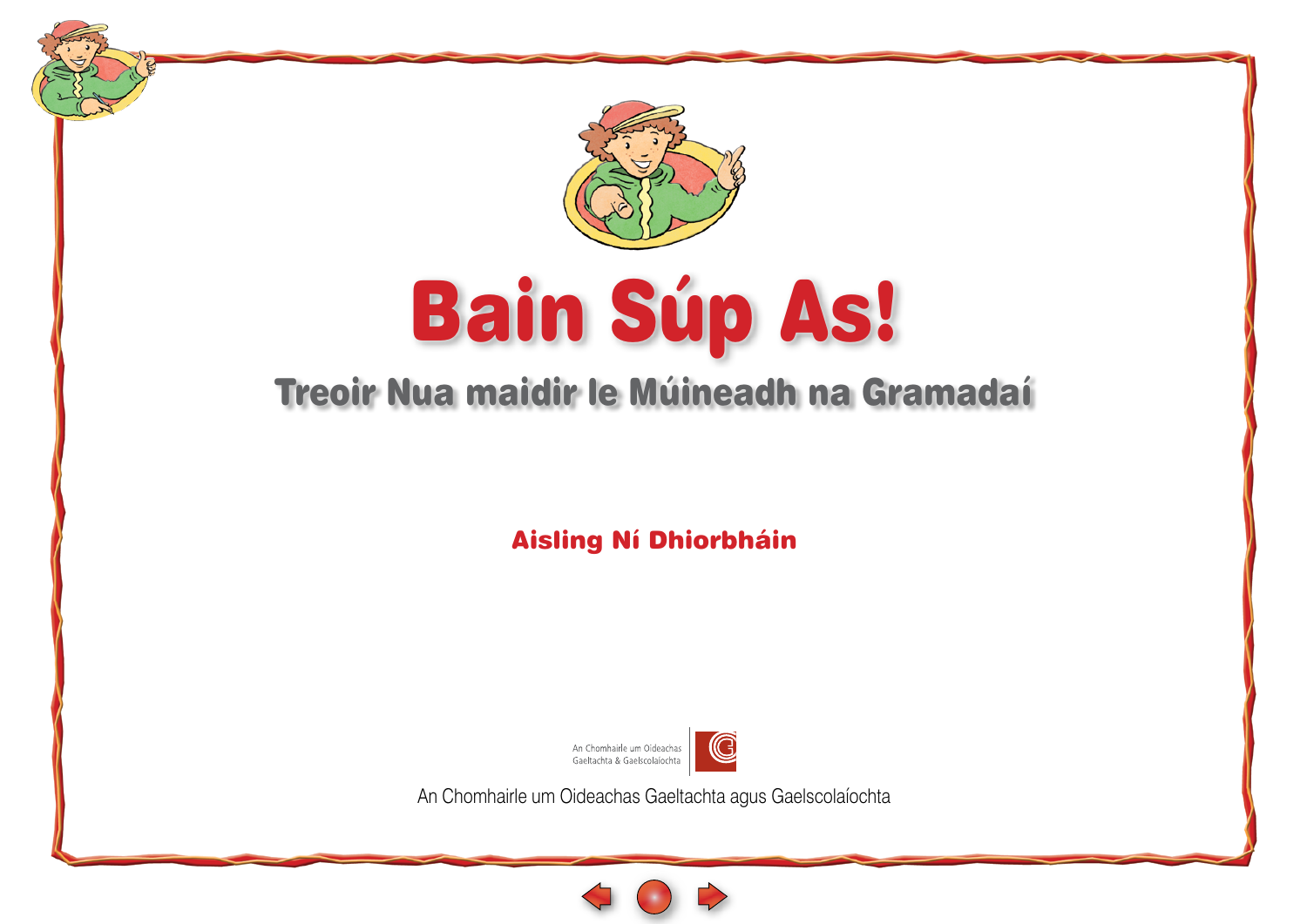## **Innéacs**

#### **Aonad Teideal**

- 01a. [Inscne](#page-0-0)
- 01b. [Scéal Baininscneach & Firinscneach](#page-0-0)
- 01c. [Scéal Digiteach Baininscneach](#page-0-0)
- 01d. [Scéal Digiteach Firinscneach](#page-0-0)
- 01e. [Cluichí Teanga: Inscne](#page-0-0)
- 01f. [Cluiche na](#page-0-0) gCártaí Inscne
- 01g. [Bileoga Oibre: Inscne](#page-0-0)
- 01h. [Bileoga Oibre: Inscne & teangacha eile](#page-0-0)
- 01i. [Tionscnaimh na bhFoghlaimeoirí](#page-0-0)
- 01j. [Réamhscrúdú agus Iarscrúdú](#page-0-0)
- 02. [Cúpla](#page-0-0)
- 03. [Cé mhéad?](#page-0-0)
- 03a. [Cé mhéad agus Cúpla](#page-0-0)
- 04. [An bhfuil cead agam? An féidir liom?](#page-0-0)
- 04a. [Tráth na gCeist](#page-0-0)
- 05. [An Fleiscín](#page-0-0)

#### **Aonad Teideal**

- 06. [An Fleiscín agus ceannlitir](#page-0-0)
- 07. [Éire, in Éirinn, ... na hÉireann](#page-0-0)
- 08. [Gruaig agus súile](#page-0-0)
- 08a. [Scéal Digiteach 'ar'](#page-0-0)
- 09. [Na Bunuimhreacha](#page-0-0)
- 09a. [Cluiche na gCártaí: Uimhreacha](#page-0-0)
- 10. ['Dhá' agus 'an dá'](#page-0-0)
- 11. ['Go' agus 'go dtí an'](#page-0-0)
- 12. [Na réamhfhocail le guta](#page-0-0)
- 13. [An iomarca](#page-0-0)
- 14. [An Tuiseal Ginideach Cén uair](#page-0-0)
- 15. [An Tuiseal Ginideach An Chéad](#page-0-0)  Díochlaonadh
- 16. [An Tuiseal Ginideach An Dara](#page-0-0)  Díochlaonadh
- 17. [An Tuiseal Ginideach An Tríú Díochlaonadh](#page-0-0)

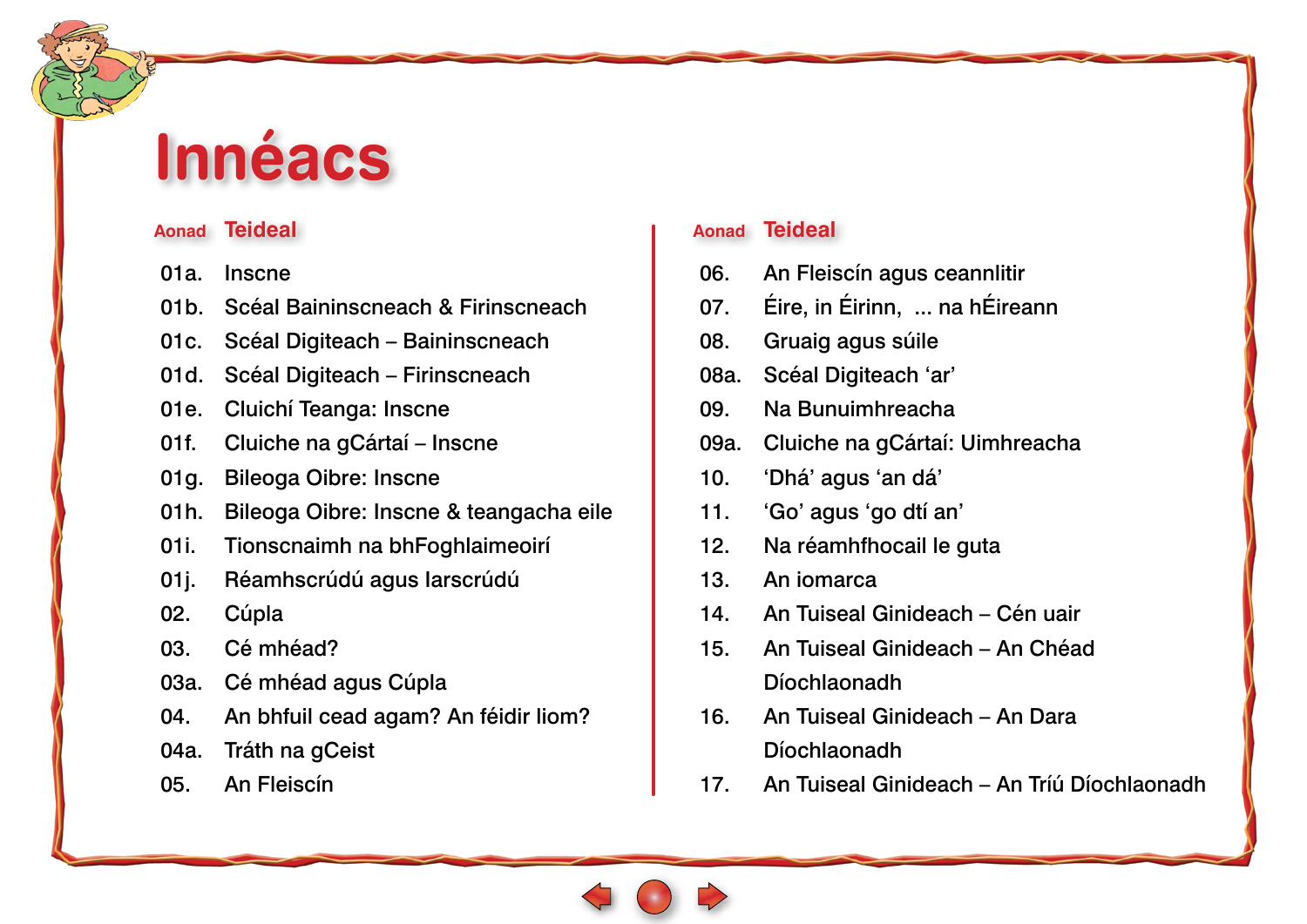#### **Aonad Teideal**

- 18. [An Tuiseal Ginideach An Ceathrú](#page-0-0)  Díochlaonadh
- 19. [An Tuiseal Ginideach An Cúigiú](#page-0-0)  Díochlaonadh
- 20. [Tíortha na hEorpa](#page-0-0)
- 21. [Na briathra neamhrialta san fhoirm](#page-0-0)  cheisteach
- 22. [An briathar san fhoirm cheisteach](#page-0-0)
- 23. [An briathar san fhoirm dhiúltach](#page-0-0)
- 24. [An Aidiacht Shealbhach](#page-0-0)
- 25. [An Chlaoninsint](#page-0-0)
- 26. [Tá mé á dhéanamh an tAinm Briathartha](#page-0-0)
- 27. [Deachtú snasta Réamhfhocail agus urú](#page-0-0)
- 27a. [Aimsigh na Difríochtaí](#page-0-0)
- 28. [Deachtú snasta Réamhfhocail agus](#page-0-0)  séimhiú

#### **Aonad Teideal**

- 29. [Deachtú snasta Is](#page-0-0)
- 29a. [Cluichí Teanga leis an gcopail Is](#page-0-0)
- 30. [Deachtú snasta Bliain](#page-0-0)
- 30a. [Blianta a chomhaireamh](#page-0-0)
- 31. [Deachtú snasta Ceann](#page-0-0)
- 32. [Deachtú snasta Uair](#page-0-0)
- 33. [Deachtú snasta Uair an Chloig](#page-0-0)
- 34. [Deachtú snasta Uimhreacha Pearsanta](#page-0-0)
- 35. [Deachtú snasta Treonna](#page-0-0)
- 36. [Deachtú snasta Modh Ordaitheach](#page-0-0)
- 37. [Deachtú snasta Aimsir Láithreach](#page-0-0)
- 38. [Deachtú snasta Aimsir Chaite](#page-0-0)
- 39. [Deachtú snasta Aimsir Fháistineach](#page-0-0)
- 40. [Deachtú snasta Modh Coinníollach](#page-0-0)